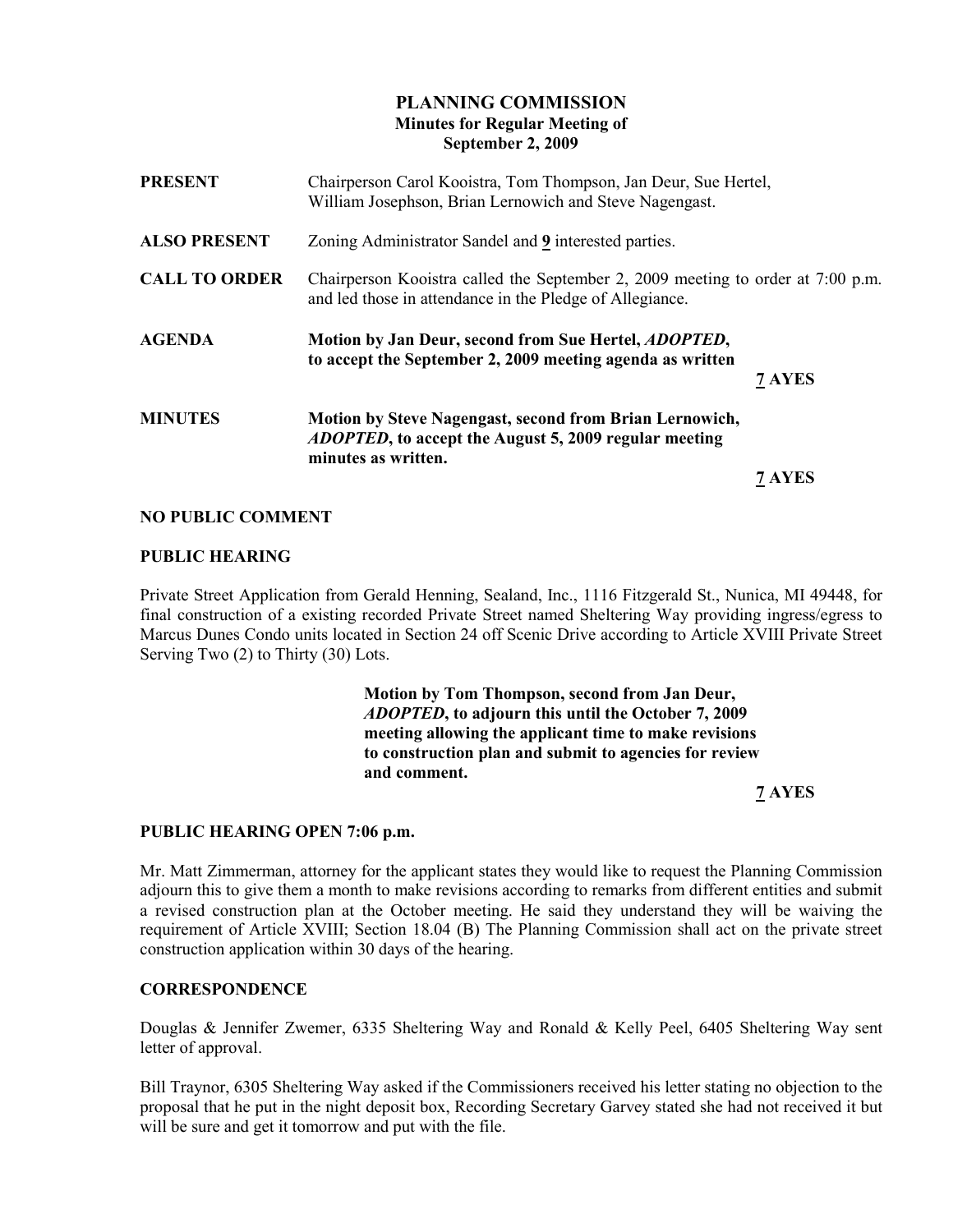# PUBLIC HEARING CLOSED 7:09 p.m.

## DISCUSSION

- Commissioner Josephson had no comment.
- Commissioner Hertel states she believes the Muskegon County Road Commission concerns are substantial. The applicants engineer Dennis Dunlap believes that after talking with the Muskegon County Road Commission they can take care of the issues and obtain approval from them.
- Commissioner Nagengast states he understands the applicant has obtained State approval but asks if the Lake Michigan Shoreline District requirements have to be followed. Zoning Administrator Sandel explains because this is a Site Condominium that was already recorded unless they make a change from what was recorded they do not have to follow the Lake Michigan Shoreline District requirements.
- Commissioner Lernowich had no comment.
- Commissioner Deur asks if additional DEO permits will be needed when the individual units are built upon and requests a copy of the DEQ approval. Attorney Zimmerman states that the Directors affirmation is the permit for the construction of the private street and he thought Zoning Administrator Sandel had a copy but he will send another. Individual DEQ permits will be required for building on the units.
- Commissioner Thompson asks White Lake Fire Authority Fire Marshal Ben Novak if the requirements of either the National Fire Protection Association code or maybe one for Michigan could be used. Fire Marshal Novak responds that if no fire code has been adopted by a township then the state would refer to the National Fire Protection Association code otherwise the requirements of whatever code has been adopted must be followed.
- Chairperson Kooistra asks White lake Fire Authority Fire Marshal Ben Novak what the biggest concern is; he stated the length of the street because the requirements change according to length. He has concerns with fire trucks having access. For approval all concerns must be addressed and a revised plan submitted for review.
- 2. Review of the Township Guide to Planning and Zoning, Part 3, Chapters 7, 8 & 9.

Commissioner Lernowich provided a summary of Part 3, Planning and Zoning Functions and Responsibilities, Chapters  $\overline{7} \& 8$ . Chapter 7 has to do with the Township Board having to transfer by resolution the duties of the former zoning board to a zoning commission, or by ordinance create a planning commission with all the powers and duties provided by the MZEA and MPEA. The Township Board has already adopted an ordinance doing this. Chapter 8 has to do with the Zoning Board of Appeals role being unique and important.

Chairperson Kooistra provided a summary of Part 3, Planning and Zoning Functions and Responsibilities, Chapter 9. Chapter 9 has to do with building a Township Planning and Zoning Team and the importance of how each of the individuals or bodies involved in zoning, planning and related aspects of township government coordinate and cooperate.

## OLD BUSINESS

1. Master Plan Amendment Review Process.

Chairperson Kooistra asked if all Commissioners had met with their Township Board member. All but Commissioner Josephson has. She asked that Commissioner Josephson schedule time with Supervisor St. Amour at his earlier convenience. She requests summaries/bullet points be given to her as soon as possible so she can review and draft a summary for the meeting scheduled for Monday September 21, 2009 at 3:00 p.m.